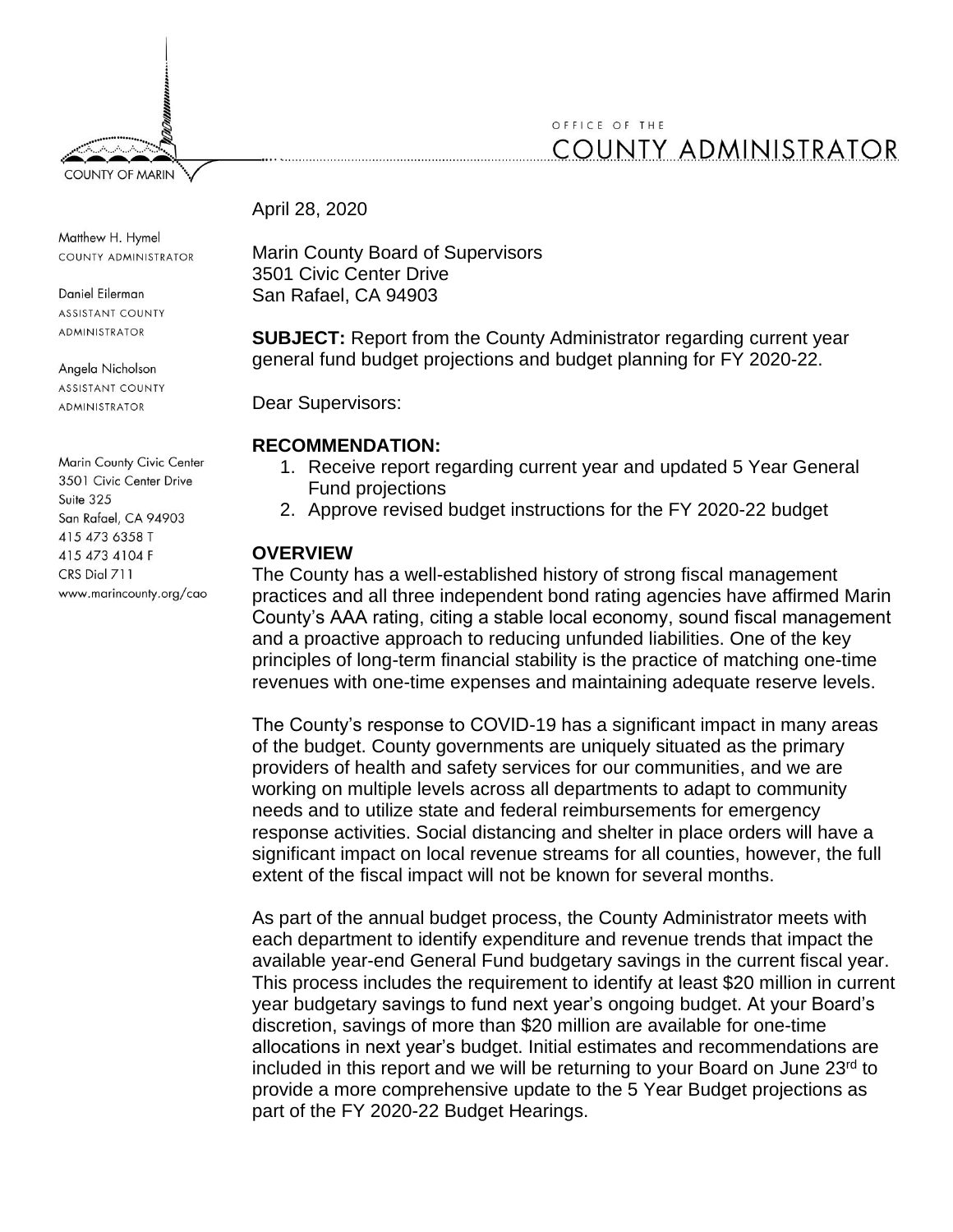#### **ECONOMIC OUTLOOK**

Just a few months ago, the primary debate among economists was when we might see an end to the record economic growth trend that was nearing an eleven-year run. Now, the question is not whether the country will be in a recession, but how deep the recession will be and how quickly we might rebound.

According to a poll conducted by the Wall Street Journal in late March, there is not a consensus on the type of recession or recovery that is expected. As shown in the chart below, about half of economists predict a V-shaped recovery, which means the economy will rebound relatively quickly, but a similar percentage expect a U-shaped or prolonged recovery. Therefore, we need to plan for both contingencies.



With economic data and leading indicators just beginning to be released, it is already clear that we are facing an extraordinary budgetary challenge. Never before have the local, regional, national and global economic balances been so abruptly altered. The stock market declined over 30% from its all-time peak in late February, initial unemployment claims in the U.S. have averaged 5.5 million per week since mid-March, and economists are now projecting a high likelihood of global recession.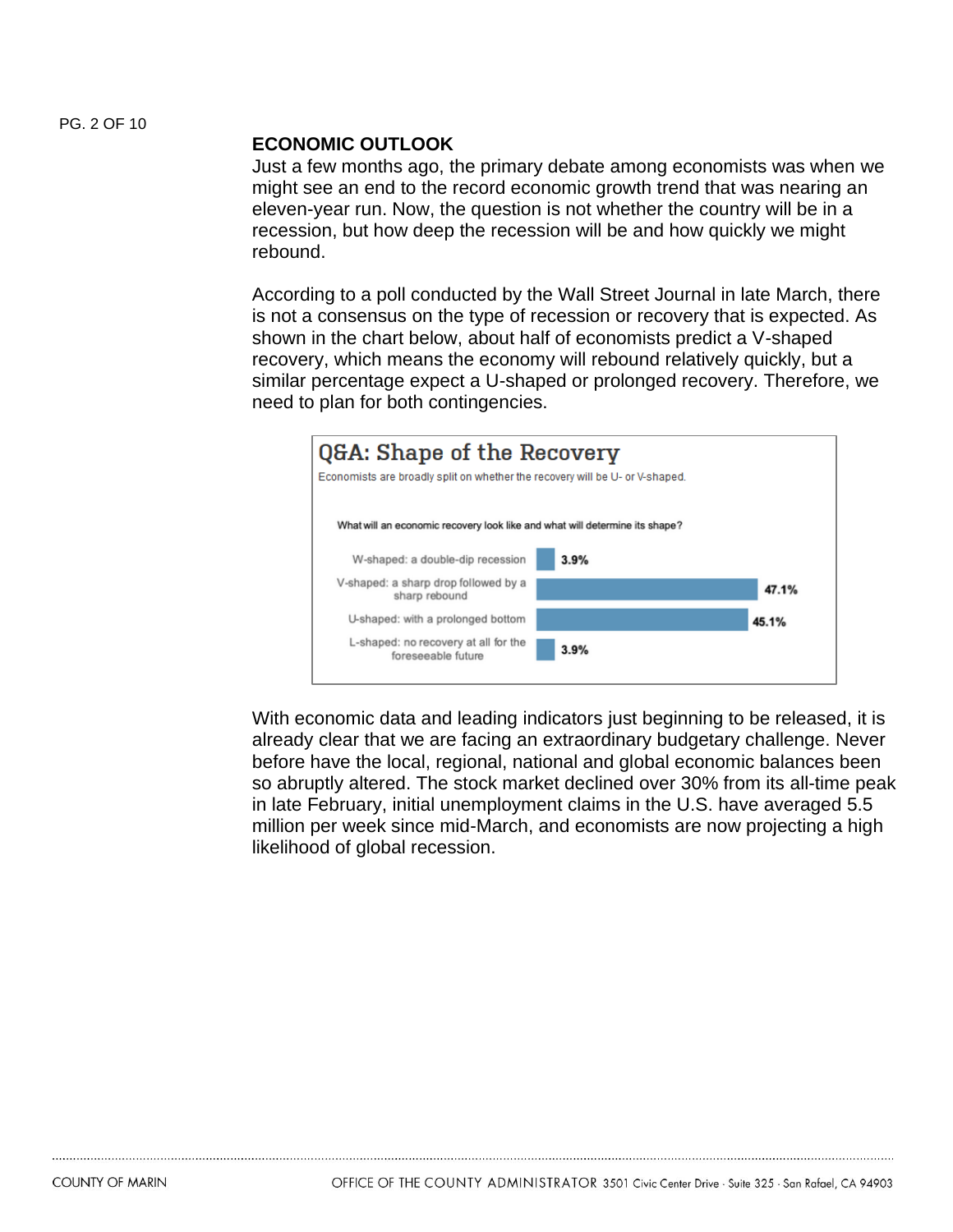PG. 3 OF 10





As states and counties make decisions on how to best protect the health care system, there is an inherent tradeoff between public health and economic health. The chart below shows how efforts to 'flatten the curve' (shown in red) will impact the length and depth of the resulting economic recession.

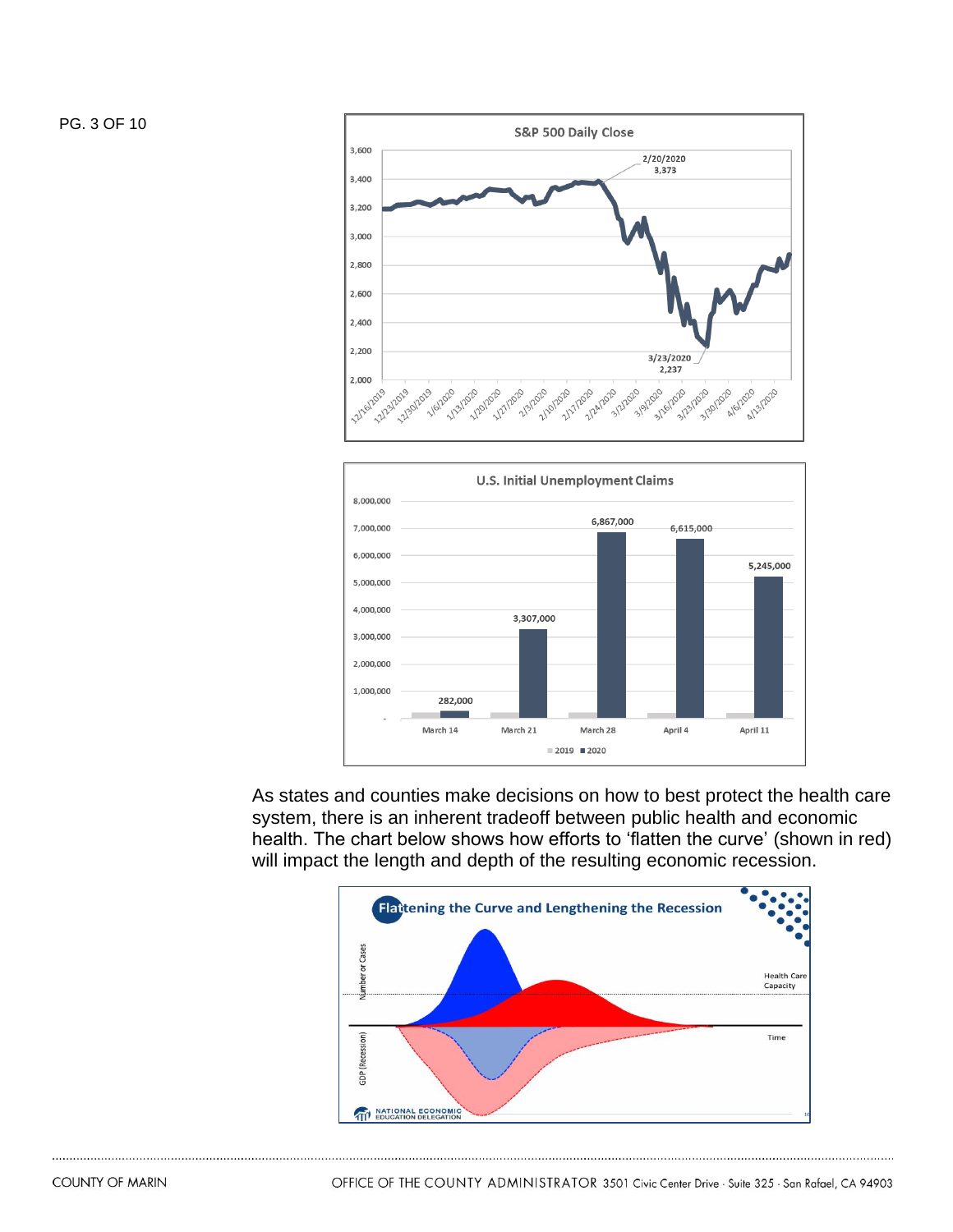#### PG. 4 OF 10 **STATE BUDGET IMPACTS**

The Governor's January Proposed Budget aimed to build reserves, address the housing affordability crisis, tackle the root causes of homelessness and reduce the risks caused by climate change. Even with a \$21 billion reserve fund, the Governor acknowledged that managing a recession would be challenging. After declaring a state of emergency on March 2, 2020, the State has issued several executive orders and appropriated more than \$1 billion in emergency response and support efforts. The Legislative Analyst's Office noted that the state is on strong footing as a result of the large reserves, but also cited the increased risks to key state revenues as a result of stock market losses and unemployment.

On March 24, the California Department of Finance revised it guidance to State agencies and is now preparing a workload budget that limits budget changes to basic adjustments for caseload, enrollment or statutory cost of living adjustments. The Governor's May Budget Revision will provide more insight into the level of deficit the State faces, but the full picture will not be known until after the revised income tax deadline this summer. Due to falling tax revenues resulting from lower sales and income taxes, it is likely that statewide allocations for mandated health and safety services will be negatively impacted.

As shown below, California's workforce was immediately impacted by the Governor's stay at home order issued on March 19<sup>th</sup>. Over 2 million people filed initial unemployment claims in the ensuing three weeks, which is nearly 20 times more than the same period last year.

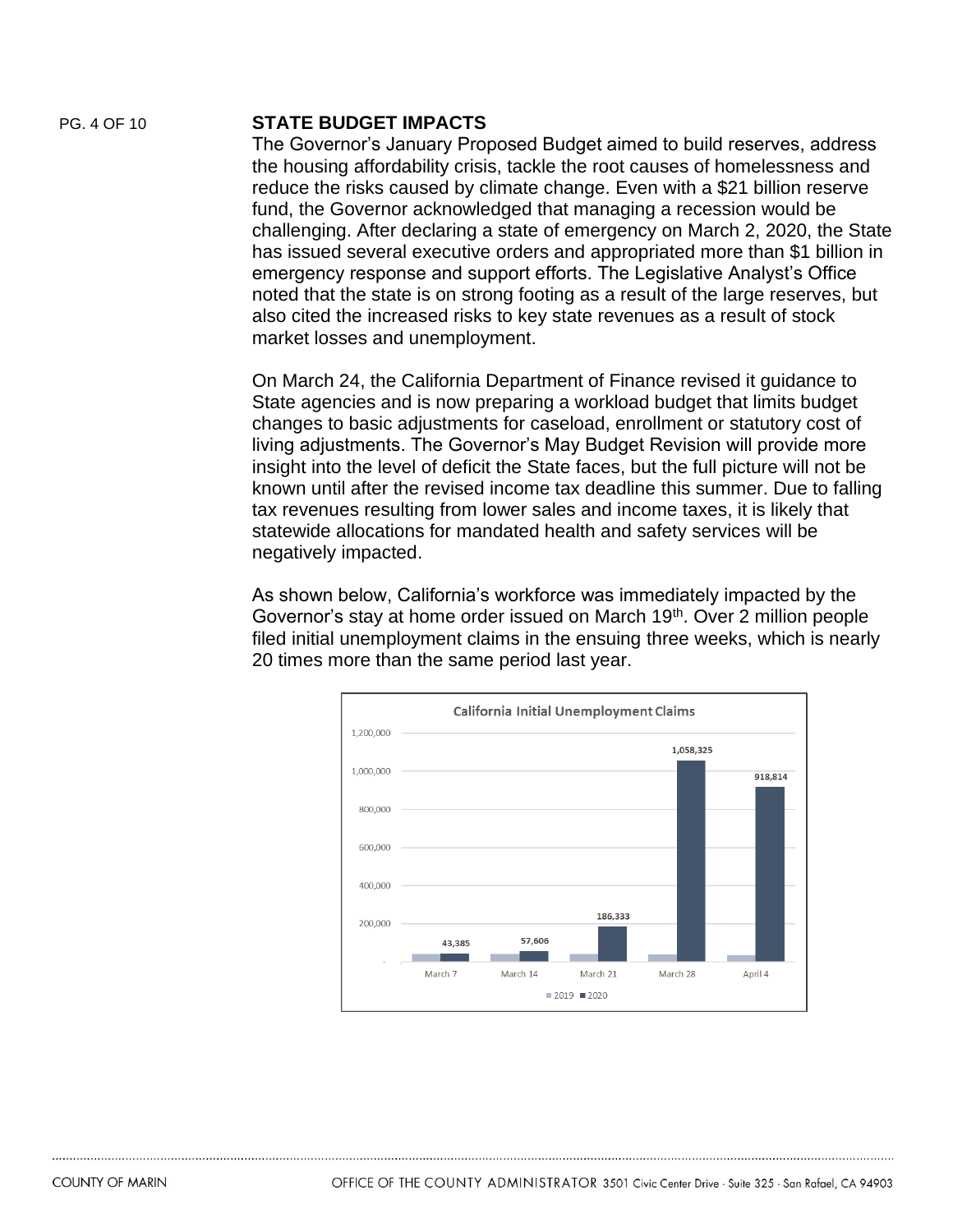PG. 5 OF 10 Similarly, data from Marin County shows a spike of more than 8,000 initial unemployment claims in March. Prior to March, Marin had the second lowest unemployment rate in the state at 3%. The new claims are likely to increase the local unemployment rate to nearly 10%.



With nearly 40% of the County's revenue coming from state and federal sources, we will be closely monitoring the State budget and economic data to determine what impacts they have on local programs. It has been your Board's long-standing policy not to backfill state or federally funded programs, however the County does maintain a \$4.8 million reserve that can be used to maintain critical services in the short-term.

The Governor's May Revision is also likely to inform local jurisdictions with populations of less than 500,000 of their respective shares of the Coronavirus Relief Fund, which was part of the federal CARES Act. This allocation is expected to provide temporary relief, but is unlikely to fully offset the budget impacts, particularly those associated with revenue losses.

### **UPDATED 5 YEAR PROJECTION**

Many of the County's core revenue streams support mandated health and safety functions, including many of the services provided by Health and Human Services, Sheriff, District Attorney, Fire and Probation. Two of the largest revenue streams are Proposition 172 Public Safety Sales Tax and Realignment, both of which are dependent on statewide sales tax revenues. Together, these two revenue sources account for \$50 million annually, which is 15 percent of the revenue needed to support the County's health and safety programs.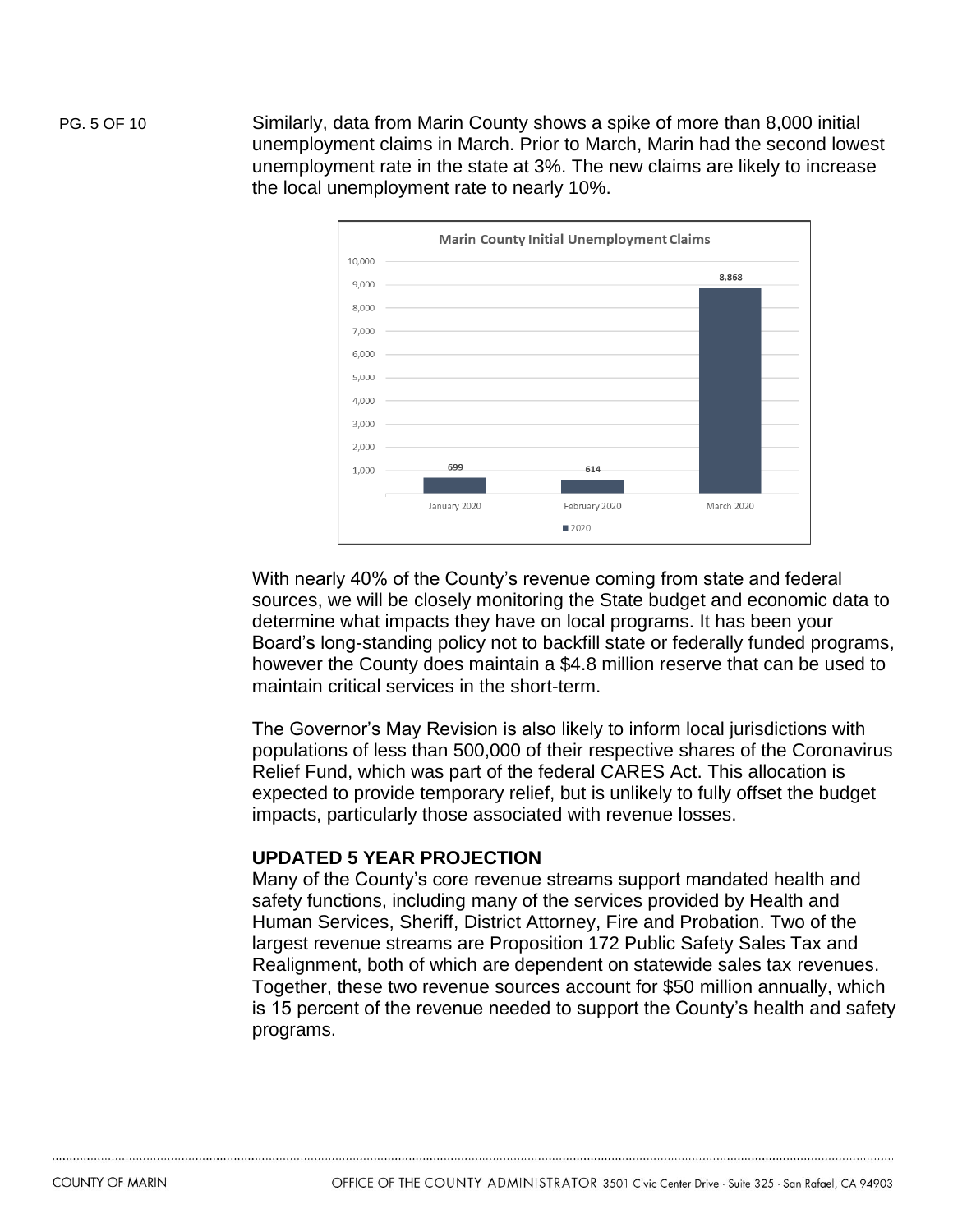PG. 6 OF 10 The table below represents an initial estimate of the revenue losses resulting from shelter in place orders. These revenue losses span multiple departments and special revenue funds.

| <b>Type</b>             | <b>Impacted Services</b>                       | <b>Source</b>                  | <b>Monthly</b><br><b>Loss</b> |
|-------------------------|------------------------------------------------|--------------------------------|-------------------------------|
| <b>HHS</b>              | Social Services, Public                        |                                |                               |
| Realignment             | Health, Behavioral Health                      | Statewide sales                | \$1,400,000                   |
| <b>Public Safety</b>    | Sheriff, District Attorney,                    |                                |                               |
| Sales Tax               | Probation, Fire                                | Statewide sales                | \$1,325,000                   |
|                         |                                                | Local and                      |                               |
| <b>Gas Taxes</b>        | Road Maintenance and<br><b>Rehab Projects</b>  | Statewide fuel<br>consumption  | \$700,000                     |
|                         |                                                |                                |                               |
| Parks and<br>Open Space | Park improvements,<br>preservation, vegetation |                                |                               |
| Measure A               | management                                     | Countywide sales               | \$725,000                     |
| <b>TOT</b>              |                                                | Unincorporated                 |                               |
| (Hotel Tax)             | Countywide, Fire, CDA                          | lodging                        | \$450,000                     |
|                         |                                                | Unincorporated                 |                               |
| Sales Tax               | Countywide                                     | sales                          | \$250,000                     |
|                         |                                                | Countywide real                |                               |
| Property                |                                                | estate                         |                               |
| <b>Transfer Taxes</b>   | Countywide                                     | transactions<br>Unincorporated | \$275,000                     |
|                         |                                                | construction                   |                               |
| <b>Permit Fees</b>      | CDA and DPW                                    | activity                       | \$350,000                     |
| Rentals and             |                                                |                                |                               |
| <b>Box Office</b>       |                                                | Facility and event             |                               |
| Fees                    | Parks, Marin Center                            | rentals                        | \$325,000                     |
| <b>Recording Fees</b>   | Assessor                                       | Countywide                     | \$35,000                      |
|                         |                                                |                                |                               |
| <b>Parking Fines</b>    | Sheriff                                        | Unincorporated                 | \$30,000                      |
| <b>Unclaimed Gas</b>    | Agriculture, Weight and                        | Statewide fuel                 |                               |
| Tax                     | <b>Measures</b>                                | consumption                    | \$50,000                      |
|                         |                                                | <b>Monthly Total</b>           | \$5,915,000                   |

### **Estimated Monthly Revenue Losses**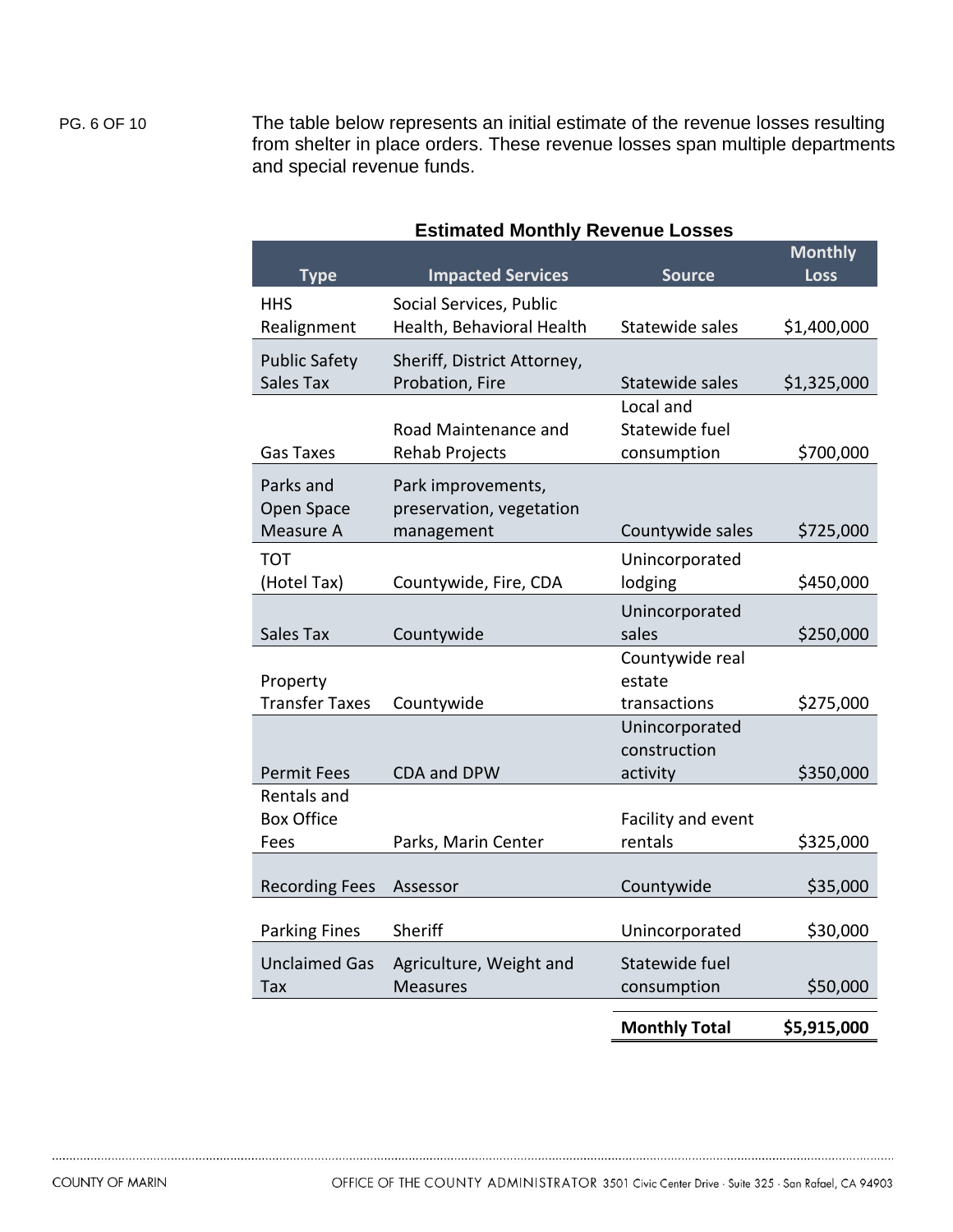PG. 7 OF 10 In addition to revenue losses, County expenditures for emergency response, community support and medical surge preparations have also increased in the past few weeks. The majority of these expenditures are expected to be reimbursed by FEMA or through state grants, however, there will be both onetime and ongoing fiscal impacts as a result of the changing public health landscape and the evolving needs of our community.

> As shown below, the County is facing General Fund budget shortfalls in each of the next five years. The chart shows two different scenarios and the ranges of future shortfalls become much wider in future years, which is indicative of the potential economic impacts that we are facing.



**5 Year General Fund Budget Shortfall Projection**

In both scenarios, we are assuming current services levels, cost of living adjustments in each year, reduced revenue in year 1 and increased pension costs beginning in year 2. We have also removed the assumption of increasing ongoing funding for the summer road program (\$4 million) and we are assuming that we will not contribute to the Facility Reserve (\$5 million).

Under the 'Limited Impact' scenario, we are assuming that economic activity returns to a degree of normalcy by the fall of 2020. Under this scenario, most revenues return to their current levels within two years and the local property tax growth rates stay within their current range of 4% to 5% annually.

Under the 'Prolonged Recession' scenario, we are assuming longer term economic impacts caused by COVID-19 and response measures over the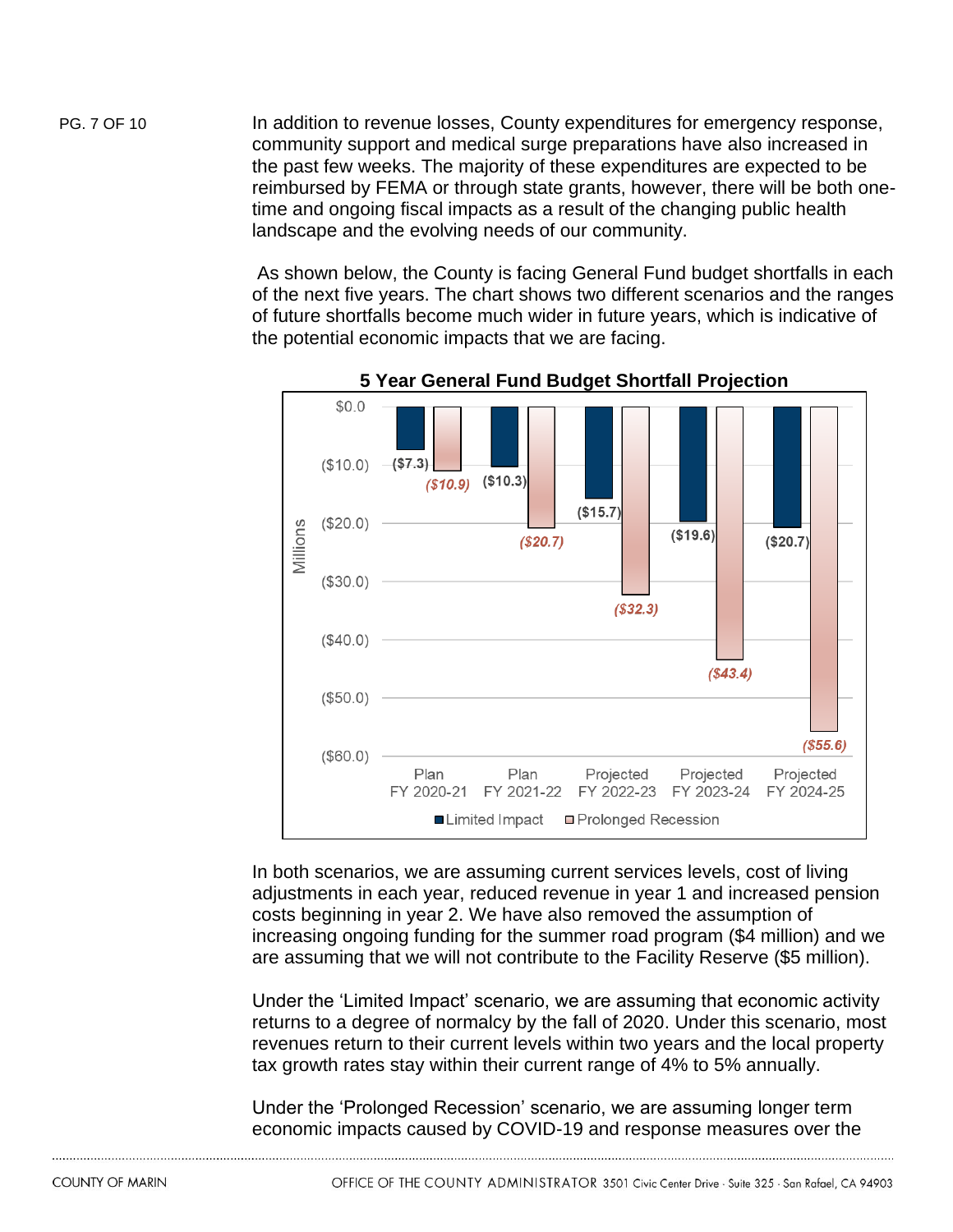PG. 8 OF 10 next year. Pension costs increase more rapidly, local property tax growth rates decline to levels similar to the Great Recession, and most other revenue sources do not return to their current levels over the next five years.

> The figures above do not incorporate anticipated federal stimulus funds for California counties. The Governor's May Budget revision is expected to include an allocation of CARES Act funds for local jurisdictions and we will return to your Board in June with a revised 5 Year Projection that incorporates those funds.

### *Revised Budget Instructions*

Due to the uncertainty regarding the future budget outlook we are recommending that your Board approve the following adjustments to the budget process for FY 2020-22:

- 1. Prepare a 'rollover' budget for FY 2020-21 budget that maintains current service levels, but defers one-time and ongoing budgetary commitments
- 2. Reconsider one-time and ongoing budget allocations in November, once more is known about the economic outlook and state budget impacts
- 3. Prioritize countywide recruitments for existing vacancies in programs that directly support emergency response efforts, for departments that have high vacancy rates, and for positions with underlying revenue sources that are sustainable over the next three years
- 4. Defer inflation-based fee increases until October 2020

# **SUMMARY OF CURRENT YEAR GENERAL FUND PROJECTION**

As a result of greater than anticipated one-time countywide revenues and departments spending at or below their budgeted expenditures, we are projecting a \$31.1 million year-end fund balance in FY 2019-20. Of this balance, \$20 million will be used to support next year's operating budget, \$6.0 million will be recommended for enhanced reserves, \$4.6 million will be recommended for future allocations in the FY 2020-22 Proposed Budget, and \$500,000 will be used to extend project-based positions.

As detailed in Attachments A-C and summarized in the table below, the projected year-end fund balance is comprised of the following sources:

# **Table 1: Projected Variance from FY 2019-20 Revised Budget**

| Expenditure savings                            | $$14.7$ million |
|------------------------------------------------|-----------------|
| Excess revenues                                | $$14.8$ million |
| Previously approved net county cost reductions | $$1.6$ million  |
| Projected Year-End Fund Balance                | \$31.1 million  |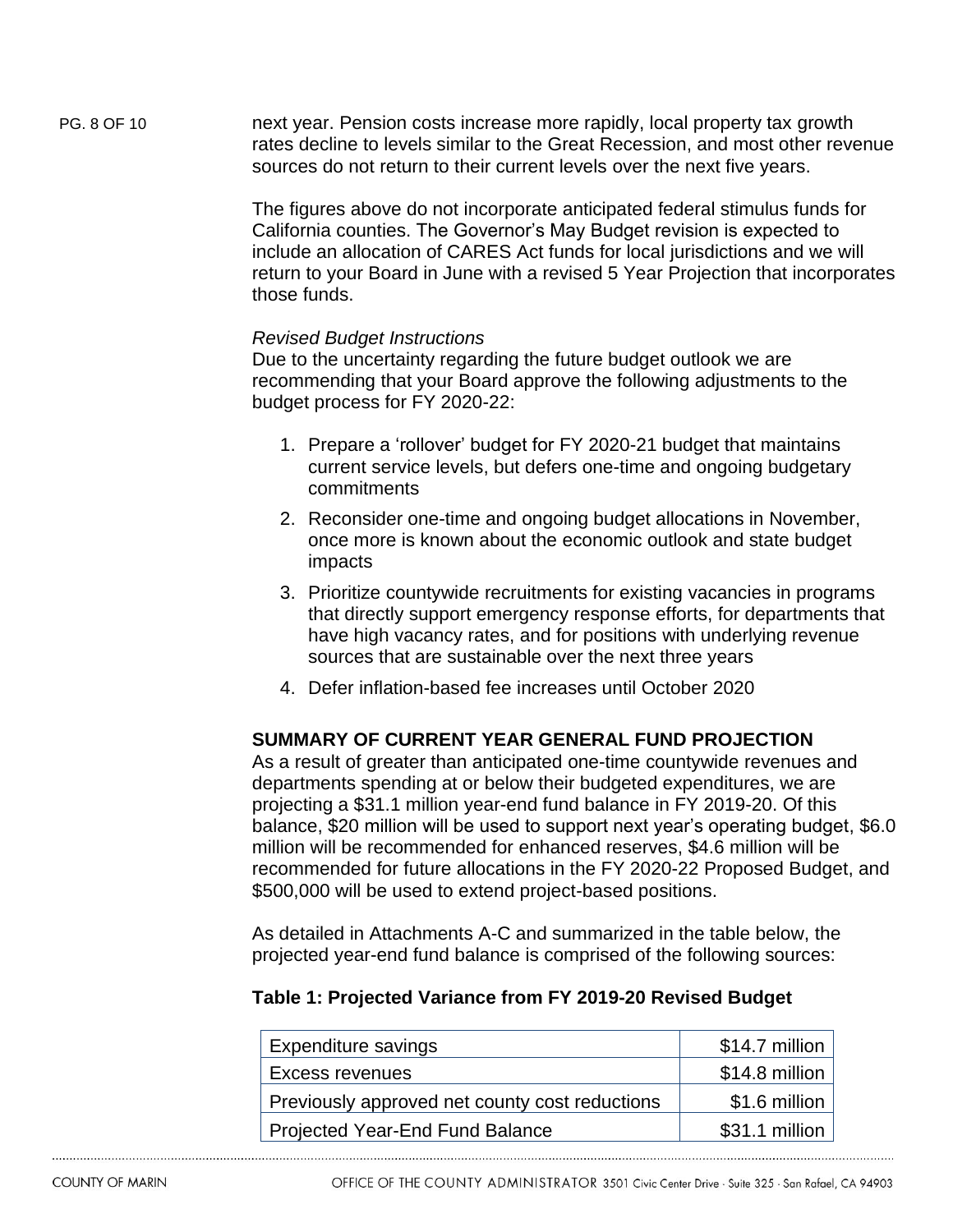#### *Summary of General Fund Revenue Projections*

Countywide and department revenue sources were analyzed based on yearto-date receipts and historical trends. The local shelter in place orders have begun to impact a variety of revenue streams, including transient occupancy tax, sales tax, recording fees, parks permits, Marin Center rentals, parking fines and engineering review fees. However, due to the timing of most tax receipts, the impacts of shelter in place orders will be much more significant in the next fiscal year.

Due to a strong local economy throughout the first 8 months of the year, FY 2019-20 revenues are projected to be \$14.8 million better than the revised budget. This is largely due to better than expected interest earnings and countywide tax revenues, including excess ERAF property tax, supplemental property tax and property transfer tax. General Fund revenue projections also include reduced expectations for Public Defender and Probation fees, as these fees are no longer collected for individuals who cannot afford to pay, and for Sheriff and Probation for ongoing shortfalls in federal allocations.

#### *Summary of General Fund Expenditure Projections*

Updated expenditure projections were developed through an analysis of both salary and non-salary spending levels over the first nine months of the fiscal year. Overall, the General Fund is projected to end the year with \$14.7 million in expenditure savings. Consistent with prior years, the majority of Countywide expenditure savings are attributable to salary savings. This year's salary savings of \$12.7 million is similar to last year and is the result of higher than expected turnover and retirements among county staff. Increased budget expenditures were needed for the Marin County Fire Department because of mutual aid activities in 2019, and these were fully cost-covered by corresponding state reimbursements. All other departments are projected to end the year within their current expenditure budget.

#### *Next Steps*

In preparation for the upcoming budgetary shortfalls, we are planning to recommend increasing the Budget Stabilization Reserve (330355) by \$6.0 million as part the Proposed FY 2020-21 budget. This would bring the balance of the budget stabilization reserve to approximately \$12.3 million and would help mitigate service reductions in future years. We will also include an update on the State budget and federal stimulus allocations as part of the June budget hearings.

### **FISCAL IMPACT**

In June, if your Board approves the recommended \$6 million increase in reserves, there will be approximately \$5.1 million in one-time revenues to be considered for allocation in the fall, depending on how our budget picture looks once the economy stabilizes. The increased reserve balances will be used to offset or mitigate service reductions in the short-term while we